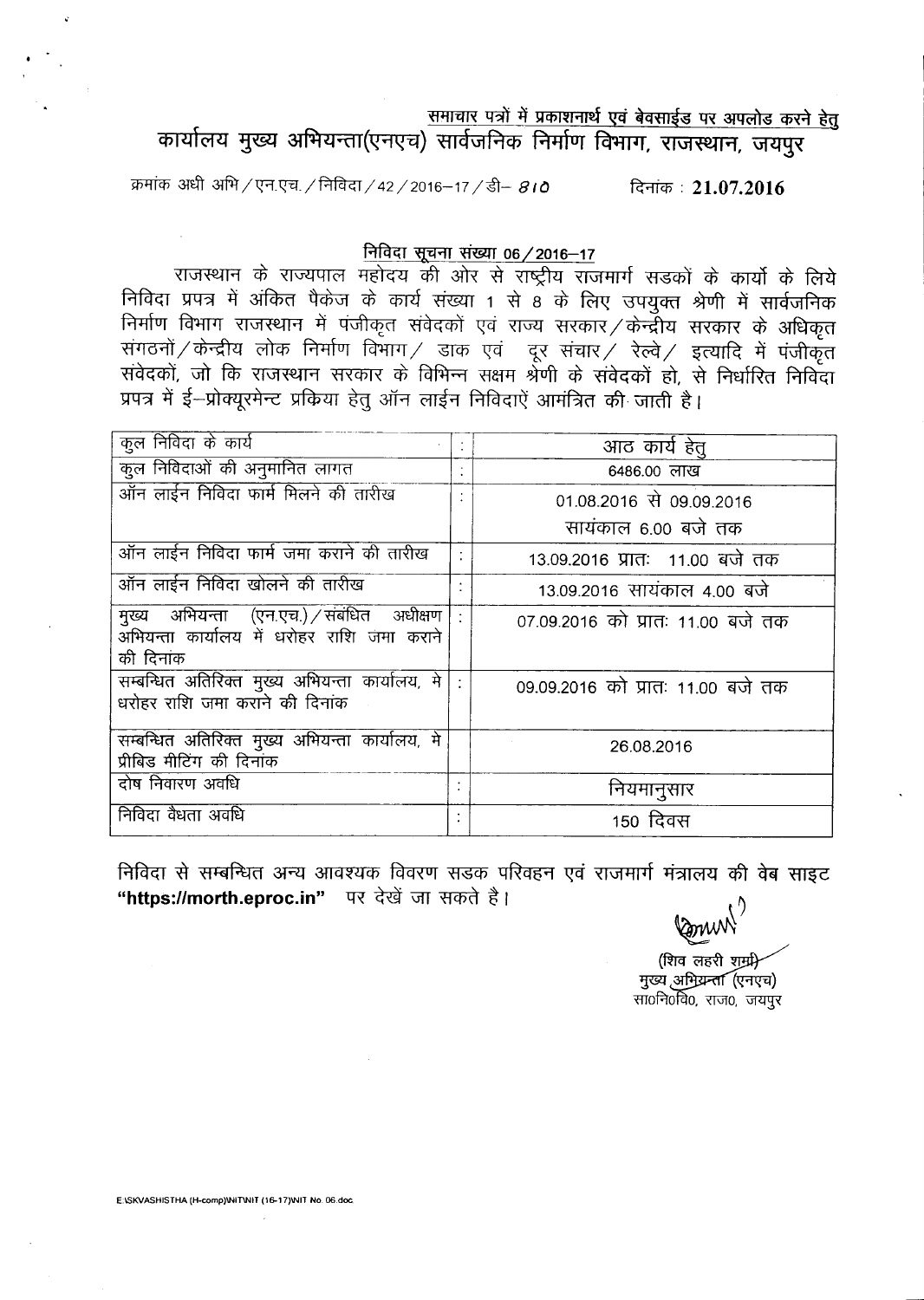# For publication in News papers and upload on website OFFICE OF THE CHIEF ENGINEER (NH) PWD RAJASTHAN JAIPUR **No.SE/NH/NIT/42/2016-17/D-** 810 **Date:** 21.07.2016

#### NIT No. 06 (2016·17)

The Chief Engineer (NH), PWD, Rajasthan, Jaipur on behalf of Governor of Rajasthan, invites online bids for e-tendering process from Competent Class/category Contractors registered in Public Works Department and equivalent Class/category Contractors registered in Central/State Governments and their undertakings/Central Public Works Department/Post and Telegraph Department/Railway etc. for the construction of work at S.No. 1 to 8 including defect liability period mentioned in tender documents.

| Total number of works in NIT               | $\bullet$ | Eight Works              |
|--------------------------------------------|-----------|--------------------------|
| Total estimated cost of NIT                |           | 6486.00 lacs             |
| On line tender downloading date            | $\bullet$ | 01.08.2016 to 09.09.2016 |
|                                            |           | Upto 6.00 PM             |
| On line tender Uploading date              |           | 13.09.2016 Upto 11.00 AM |
| On line tender opening date in the office  |           | 13.09.2016 at 4.00 PM    |
| of Additional Chief Engineer PWD Zone      |           |                          |
| Jodhpur                                    |           |                          |
| Deposit of earnest money in the office of  |           | 07.09.2016 Upto 11.00 AM |
| CE(NH)/SE(NH)                              |           |                          |
| Deposit of earnest money in the office of  | $\bullet$ | 09.09.2016 Upto 11.00 AM |
| <b>Concerned Additional Chief Engineer</b> |           |                          |
| <b>PWD</b>                                 |           |                          |
| Pre-Bid meeting in the office of           |           | 26.08.2016               |
| <b>Concerned Additional Chief Engineer</b> |           |                          |
| PWD                                        |           |                          |
| Defect liability period as per rules       | ٠<br>٠    | As per Rule              |
| <b>Bid validity</b>                        |           | 150 Days                 |

The complete details related to NIT may be seen/visit on Ministry of Road Transport & Highways website https://morth.eproc.in.

(Shiv Lahari Sharma)

Chief Engineer (NH), PWD, Rajasthan, Jaipur.

E:ISKVASHISTHA (H-comp)\NIT\NIT (16-17)\NIT No. 06.doc.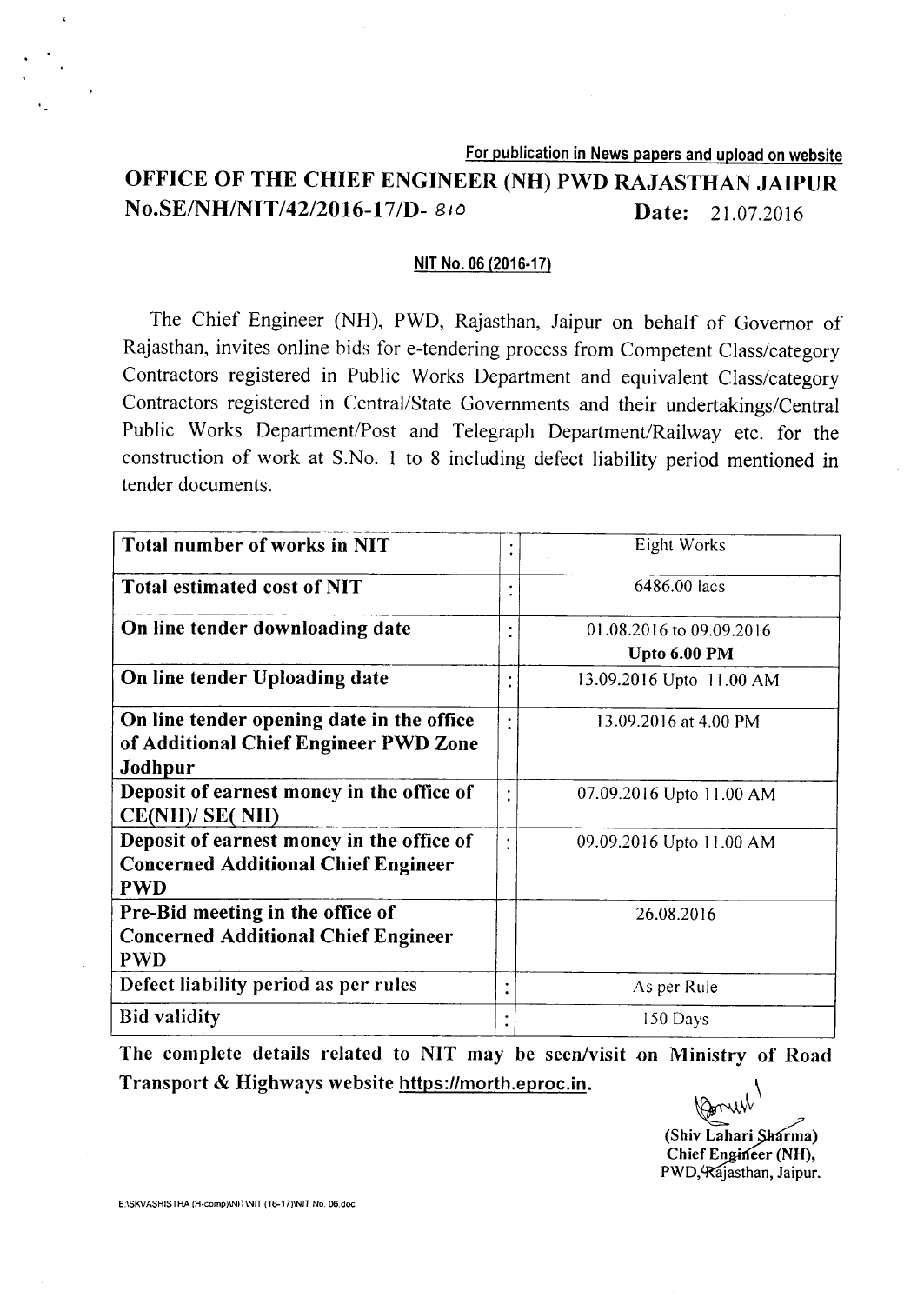# राजस्थान सरकार राष्ट्रीय उच्च मार्ग परियोजना राष्ट्रस्तरीय निविदा सूचना

बिड संख्या– 06/2016–17/डी– 810<br>विजयान 21.07.2016

# <u>निविदा सूचना संख्या 06/2016-17</u>

राजस्थान के राज्यपाल महोदय की ओर से राष्ट्रीय राजमार्ग सड़कों के कार्यो के लिये निविदा प्रपत्र में अंकित पैकेज के कार्य संख्या 1 से 8 के लिए के लिये राजस्थान सरकार में उपयुक्त श्रेणी में पंजीकृत संवेदकों और समकक्ष संवेदकों जो कि केन्द्रीय लोक निर्माण विभाग, डाक एवं तार विभाग, रेल विभाग एवं अन्य केन्द्र / राज्य सरकार एवं उनके उपक्रम में पंजीकृत संवेदकों से ई-टेन्डरिंग प्रक्रिया द्वारा ऑन लाइन निविदायें आमंत्रित की जाती है :--

| क.                      | कार्य का नाम                                                                                                                                        | कार्य की         | घरोहर                                                | निविदा शुल्क                                                                | कार्य         | डिमाण्ड ड्राफ्ट के पक्ष में                                                                                                                                                                                                                                                                             | सम्बन्धित रा. | निविदा प्राप्ति                                       |
|-------------------------|-----------------------------------------------------------------------------------------------------------------------------------------------------|------------------|------------------------------------------------------|-----------------------------------------------------------------------------|---------------|---------------------------------------------------------------------------------------------------------------------------------------------------------------------------------------------------------------------------------------------------------------------------------------------------------|---------------|-------------------------------------------------------|
| ल.                      |                                                                                                                                                     | अनुमानित         | राशि                                                 |                                                                             | पूर्ण<br>करने |                                                                                                                                                                                                                                                                                                         | रा.मार्ग खण्ड | कार्यालय का नाम                                       |
|                         |                                                                                                                                                     | लागत             | लाखों में                                            |                                                                             |               |                                                                                                                                                                                                                                                                                                         | का नाम        |                                                       |
|                         |                                                                                                                                                     | लाखों में        |                                                      |                                                                             | की            |                                                                                                                                                                                                                                                                                                         |               |                                                       |
|                         |                                                                                                                                                     |                  |                                                      |                                                                             | अवधि          |                                                                                                                                                                                                                                                                                                         |               |                                                       |
| $\mathbf 1$             | $\overline{2}$                                                                                                                                      | 3                | $\overline{\mathbf{4}}$                              | 5                                                                           | 6             | 7                                                                                                                                                                                                                                                                                                       | 8             | 9                                                     |
| $\overline{1}$          | राष्ट्रीय राजमार्ग संख्या<br>11 (फतेहपुर–झुनझुनू<br>वाया मण्डावा) के<br>किमी. 3/400 से<br>25 / 800 के सामयिक<br>नवीनीकरण<br>/आईआरक्यूपी का<br>कार्य | 863              | एस.बी.<br>डी. की<br>धारा 16<br>के<br>अनुसार<br>र्देय | स्टेशनरी<br>चार्जेज रू.<br>$1000+$<br>निविदा<br>शूल्क 5000+<br>15% वेट      | 9 माह         | पे एण्ड अकाउण्टुस ओफिसर,<br>सिडक एव परिवहन एवं राजमार्ग<br>मंत्रालय नई दिल्ली एट नई<br>.<br>दिल्ली राशि रू. 6900 ⁄ – एवं<br>राशि रू. 2000 /— महासचिव<br>इण्डियन रोड कांग्रेस नई दिल्ली<br>के पक्ष में तथा राशि रू.<br>1295 / – मैसर्स सी1 इण्डिया<br>प्रा. लि. नई दिल्ली ई--पेमेन्ट<br>द्वारा ।         | चूरू          | अतिरिक्त मुख्य<br>अभियन्ता सानिवि,<br>सम्भाग– बीकानेर |
| $\sqrt{2}$              | राष्ट्रीय राजमार्ग संख्या<br>12 (जयपुर-जबलपुर)<br>के किमी. 318/0 से<br>326/0 के सामयिक<br>नवीनीकरण<br>/आईआरक्यूपी का<br>कार्य                       | 676              | एस.बी.<br>डी. की<br>धारा 16<br>के<br>अनुसार<br>र्देय | स्टेशनरी<br>चार्जेज रू.<br>$1000+$<br>निविदा<br>शूल्क 5000+<br>.<br>15% वेट | 7 माह         | पे एण्ड अकाउण्ट्स ओफिसर,<br>सिडक एव परिवहन एवं राजमार्ग<br>.<br>मंत्रालय नई दिल्ली एट नई<br>दिल्ली राशि रू. 6900 ⁄ – एवं<br>राशि रू. 2000 ⁄ – महासचिव<br>इण्डियन रोड कांग्रेस नई दिल्ली<br>के पक्ष में तथा राशि रू.<br>1295 / – मैसर्स सी1 इण्डिया<br>प्रा. लि. नई दिल्ली ई-पेमेन्ट<br>द्वारा ।         | कोटा          | अतिरिक्त मुख्य<br>अभियन्ता सानिवि,<br>सम्भाग- कोटा    |
| $\overline{\mathbf{3}}$ | राष्ट्रीय राजमार्ग संख्या<br>25ई (बाडमेर-रामसर-<br>मुनाबाव सडक) के<br>किमी. 69/0 से<br>127 /0 के सामयिक<br>नवीनीकरण<br>/आईआरक्यूपी का<br>कार्य      | 774              | एस.बी.<br>डी. की<br>धारा 16<br>के<br>अनुसार<br>र्देय | स्टेशनरी<br>चार्जेज रू.<br>$1000+$<br>निविदा<br>शुल्क 5000+<br>,<br>15% वेट | 7 माह         | पे एण्ड अकाउण्ट्स ओफिसर,<br>सिडक एव परिवहन एवं राजमार्ग<br>.<br>मंत्रालय नई दिल्ली एट नई<br>दिल्ली राशि रु. 6900 $/-$ एवं<br>राशि रू. 2000 ⁄ – महासचिव<br>.<br>इण्डियन रोड कांग्रेस नई दिल्ली<br>के पक्ष में तथा राशि रू.<br>1295 / – मैसर्स सी1 इण्डिया<br> प्रा. लि. नई दिल्ली ई--पेमेन्ट<br>द्वारा । | बाडमेर        | अतिरिक्त मुख्य<br>अभियन्ता सानिवि,<br>सम्भाग- जोधपुर  |
| 4                       | राष्ट्रीय राजमार्ग संख्या<br>54 (पठानकोट–<br>हनुमानगढ-केंचिया) के<br>किमी. 45/0 से<br>57/0 के सामयिक<br>नवीनीकरण<br>/आईआरक्यूपी का<br>कार्य         | $\overline{651}$ | एस.बी.<br>डी. की<br>धारा 16<br>के<br>अनुसार<br>देय   | स्टेशनरी<br>चार्जेज रू.<br>$1000+$<br>निविदा<br>शिल्क 5000+<br>15% वेट      | 7 माह         | पे एण्ड अकाउण्ट्स ओफिसर,<br>सिडक एव परिवहन एवं राजमार्ग<br>मंत्रालय नई दिल्ली एट नई<br>दिल्ली राशि रू. 6900/- एवं<br>राशि रू. 2000 ⁄ – महासचिव<br>इण्डियन रोड कांग्रेस नई दिल्ली<br>पक्ष में तथा राशि रू.<br>के<br>।295 ⁄ – मैसर्स सी1 इण्डिया<br>.<br>प्रा. लि. नई दिल्ली ई–पेमेन्ट<br>द्वारा ।        | बीकानेर       | अतिरिक्त मुख्य<br>अभियन्ता सानिवि,<br>सम्भाग– बीकानेर |

E:ISKVASHISTHA (H-comp)\NIT\NIT (16-17)\NIT No. 06.doc.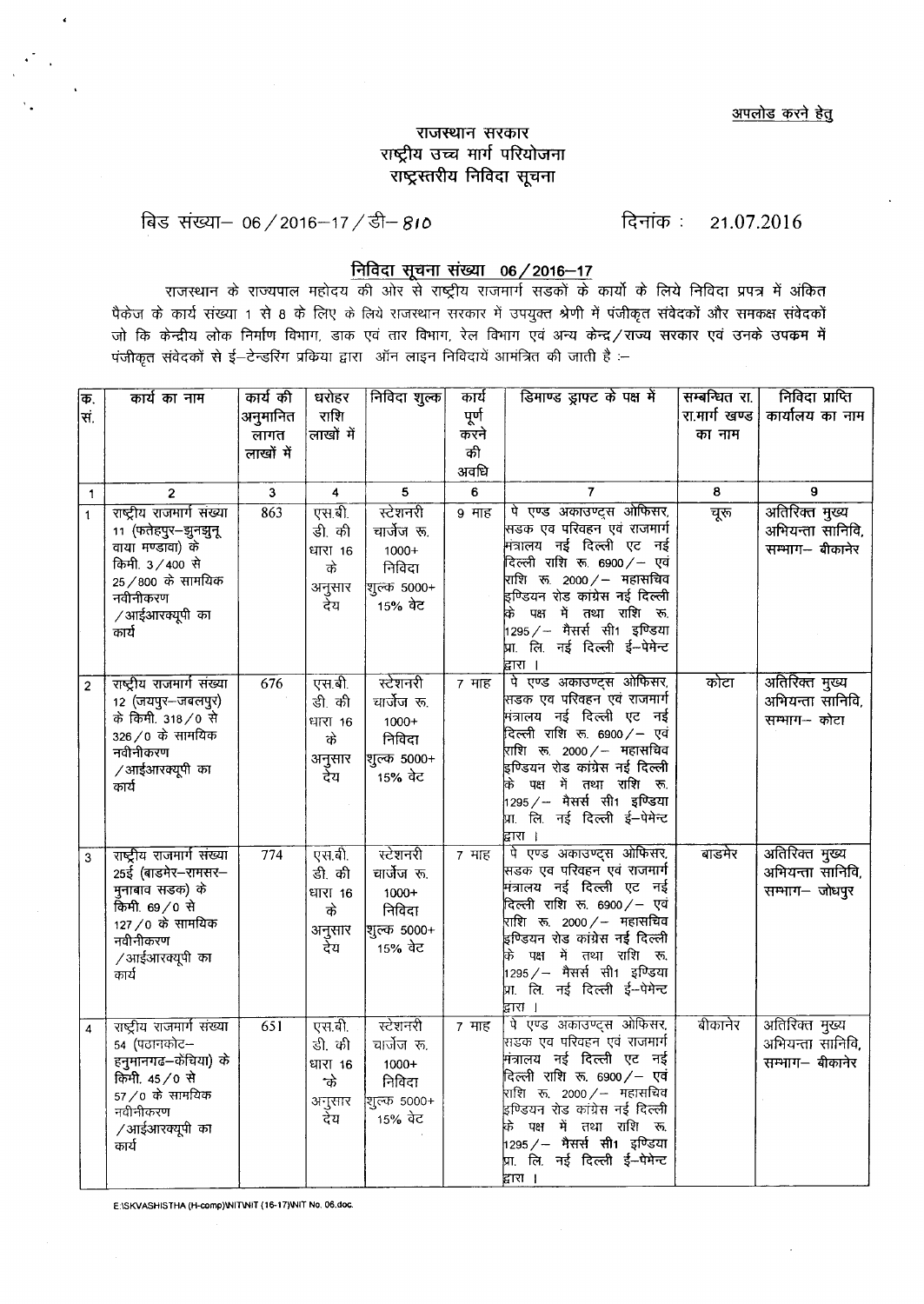| क.        | कार्य का नाम                                   | कार्य की  | धरोहर            | निविदा शुल्क      | कार्य            | डिमाण्ड ड्राफ्ट के पक्ष में                                  | सम्बन्धित रा. | निविदा प्राप्ति  |
|-----------|------------------------------------------------|-----------|------------------|-------------------|------------------|--------------------------------------------------------------|---------------|------------------|
| सं.       |                                                | अनुमानित  | राशि             |                   | पूर्ण            |                                                              | रा.मार्ग खण्ड | कार्यालय का नाम  |
|           |                                                | लागत      | लाखों में        |                   | करने             |                                                              | का नाम        |                  |
|           |                                                | लाखों में |                  |                   | की               |                                                              |               |                  |
|           |                                                |           |                  |                   | अवधि             |                                                              |               |                  |
| 1         | $\overline{c}$                                 | 3         | 4                | 5                 | $\boldsymbol{6}$ | $\overline{7}$                                               | 8             | 9                |
| 5         | राष्ट्रीय राजमार्ग संख्या                      | 735       | एस.बी.           | स्टेशनरी          | 7 माह            | पे एण्ड अकाउण्ट्स ओफिसर,                                     | झालावाड       | अतिरिक्त मुख्य   |
|           | 12 (जयपुर–जबलपुर)<br>के किमी. 334 / 700 से     |           | डी. की           | चार्जेज रू.       |                  | सिडक एव परिवहन एवं राजमार्ग                                  |               | अभियन्ता सानिवि, |
|           | 343/400 के सामयिक                              |           | धारा 16          | 1000+             |                  | मंत्रालय नई दिल्ली एट नई                                     |               | सम्भाग– कोटा     |
|           | नवीनीकरण                                       |           | के               | निविदा            |                  | दिल्ली राशि रू. 6900 ⁄ – एवं                                 |               |                  |
|           | /आईआरक्यूपी का                                 |           | अनुसार           | शूल्क 5000+       |                  | राशि रू. 2000 ⁄ – महासचिव<br>इण्डियन रोड कांग्रेस नई दिल्ली  |               |                  |
|           | कार्य                                          |           | देय              | 15% वेट           |                  | पक्ष में तथा राशि रू.                                        |               |                  |
|           |                                                |           |                  |                   |                  | 1295 ⁄ – मैसर्स सी1 इण्डिया                                  |               |                  |
|           |                                                |           |                  |                   |                  | प्रा. लि. नई दिल्ली ई—पेमेन्ट                                |               |                  |
|           | राष्ट्रीय राजमार्ग संख्या                      |           |                  |                   |                  | द्वारा ।                                                     |               |                  |
| 6         | 25ई (बाडमेर-रामसर-                             | 981       | एस.बी.<br>डी. की | स्टेशनरी          | 9 माह            | पे एण्ड अकाउण्ट्स ओफिसर,                                     | बाडमेर        | अतिरिक्त मुख्य   |
|           | मुनाबाव सडक) के                                |           |                  | चार्जेज रू.       |                  | सिडक एव परिवहन एवं राजमार्ग<br>मित्रालय नई दिल्ली एट नई      |               | अभियन्ता सानिवि, |
|           | किमी. 0/0 से 34/0,                             |           | धारा 16<br>के    | $1000+$<br>निविदा |                  | दिल्ली राशि रू. 6900 $\diagup$ – एवं                         |               | सम्भाग- जोधपुर   |
|           | किमी. 54/0 से                                  |           | अनुसार           | शूल्क 5000+       |                  | राशि रू. 2000 ⁄ — महासचिव                                    |               |                  |
|           | 69/0 के सामयिक                                 |           | र्देय            | 15% वेट           |                  | इण्डियन रोड कांग्रेस नई दिल्ली                               |               |                  |
|           | नवीनीकरण                                       |           |                  |                   |                  | पक्ष में तथा राशि रू.<br>कि                                  |               |                  |
|           | ∕ आईआरक्यूपी का<br>कार्य                       |           |                  |                   |                  | 1295 ⁄ — मैसर्स सी1 इण्डिया                                  |               |                  |
|           |                                                |           |                  |                   |                  | प्रा. लि. नई दिल्ली ई—पेमेन्ट<br>द्वारा ।                    |               |                  |
| $\bar{7}$ | राष्ट्रीय राजमार्ग संख्या                      | 761       | एस.बी.           | स्टेशनरी          | 7 माह            | पे एण्ड अकाउण्ट्स ओफिसर,                                     | बीकानेर       | अतिरिक्त मुख्य   |
|           | 54 (पठानकोट–                                   |           | डी. की           | चार्जेज रू.       |                  | सिडक एव परिवहन एवं राजमार्ग                                  |               | अभियन्ता सानिवि, |
|           | हनुमानगढ-केंचिया) के                           |           | धारा 16          | $1000+$           |                  | मंत्रालय नई दिल्ली एट नई                                     |               | सम्भाग— बीकानेर  |
|           | किमी. 31/0 से<br>45/0 के सामयिक                |           | के               | निविदा            |                  | दिल्ली राशि रू. 6900 $\diagup$ — एवं                         |               |                  |
|           | नवीनीकरण                                       |           | अनुसार           | शूल्क 5000+       |                  | राशि रू. 2000 ⁄ -- महासचिव<br>इण्डियन रोड कांग्रेस नई दिल्ली |               |                  |
|           | /आईआरक्यूपी का                                 |           | देय              | 15% वेट           |                  | पक्ष में तथा राशि रू.<br>के                                  |               |                  |
|           | कार्य                                          |           |                  |                   |                  | 1295 / – मैसर्स सी1 इण्डिया                                  |               |                  |
|           |                                                |           |                  |                   |                  | प्रा. लि. नई दिल्ली ई—पेमेन्ट                                |               |                  |
|           |                                                |           |                  |                   |                  | द्वारा ।                                                     |               |                  |
| 8         | राष्ट्रीय राजमार्ग संख्या<br>927ए (मध्य प्रदेश | 1045      | एस.बी.           | स्टेशनरी          | 10 माह           | पे एण्ड अकाउण्ट्स ओफिसर                                      | उदयपुर        | अतिरिक्त मुख्य   |
|           | सीमा से                                        |           | डी. की           | चार्जेज रू.       |                  | सङक एव परिवहन एवं राजमार्ग<br>मंत्रालय नई दिल्ली एट नई       |               | अभियन्ता सानिवि, |
|           | बांसवाडा–सागवाडा–                              |           | धारा 16<br>के    | $1000+$<br>निविदा |                  | दिल्ली राशि रू. 6900/- एवं                                   |               | सम्भाग- उदयपुर   |
|           | डूंगरपुर–कोटडा–स्वरू                           |           | अनुसार           | शुल्क 5000+       |                  | राशि रू. 2000 ∕− महासचिव                                     |               |                  |
|           | पगंज) के किमी. $0/0$                           |           | देय              | 15% वेट           |                  | इण्डियन रोड कांग्रेस नई दिल्ली                               |               |                  |
|           | से 7/0, किमी. 7/0                              |           |                  |                   |                  | कि पक्ष में तथा राशि रू.                                     |               |                  |
|           | से 15/0, किमी.<br>57 / 0 से 59 / 0,            |           |                  |                   |                  | 1295 ⁄ – मैसर्स सी1 इण्डिया                                  |               |                  |
|           | 61/0 से 67/0,                                  |           |                  |                   |                  | प्रा लि. नई दिल्ली ई–-पेमेन्ट<br>द्वारा ।                    |               |                  |
|           | किमी. 72/0 से                                  |           |                  |                   |                  |                                                              |               |                  |
|           | 74/0, किमी. 84/0                               |           |                  |                   |                  |                                                              |               |                  |
|           | से 88/0, 91/0 से                               |           |                  |                   |                  |                                                              |               |                  |
|           | 95/0, किमी. 99/0                               |           |                  |                   |                  |                                                              |               |                  |
|           | से 100/0 एवं<br>108/0 से 138/0 के              |           |                  |                   |                  |                                                              |               |                  |
|           | सामयिक नवीनीकरण                                |           |                  |                   |                  |                                                              |               |                  |
|           | ∕ आईआरक्यूपी का                                |           |                  |                   |                  |                                                              |               |                  |
|           | कार्य                                          |           |                  |                   |                  |                                                              |               |                  |

#### (अ) - सामान्य

1 राजस्थान सरकार वित्त विभाग (व्यय–ाा) के अनुसारण में रू. 1.50 करोड से 5.00 करोड की लागत के सडक कार्यो के लिये पीटेशियल एसेसमेन्ट पद्धति अपनाई जावेगी। रू. 5.00 करोड से अधिक लागत के सडक कार्यो के लिए तकनीकी एवं वित्तीय ।<br>बिड पद्धति अपनाई जावेगी जबकि रू. 1.50 करोड से कम लागत के कार्यों के लिये सिर्फ वित्तीय बिड होगी।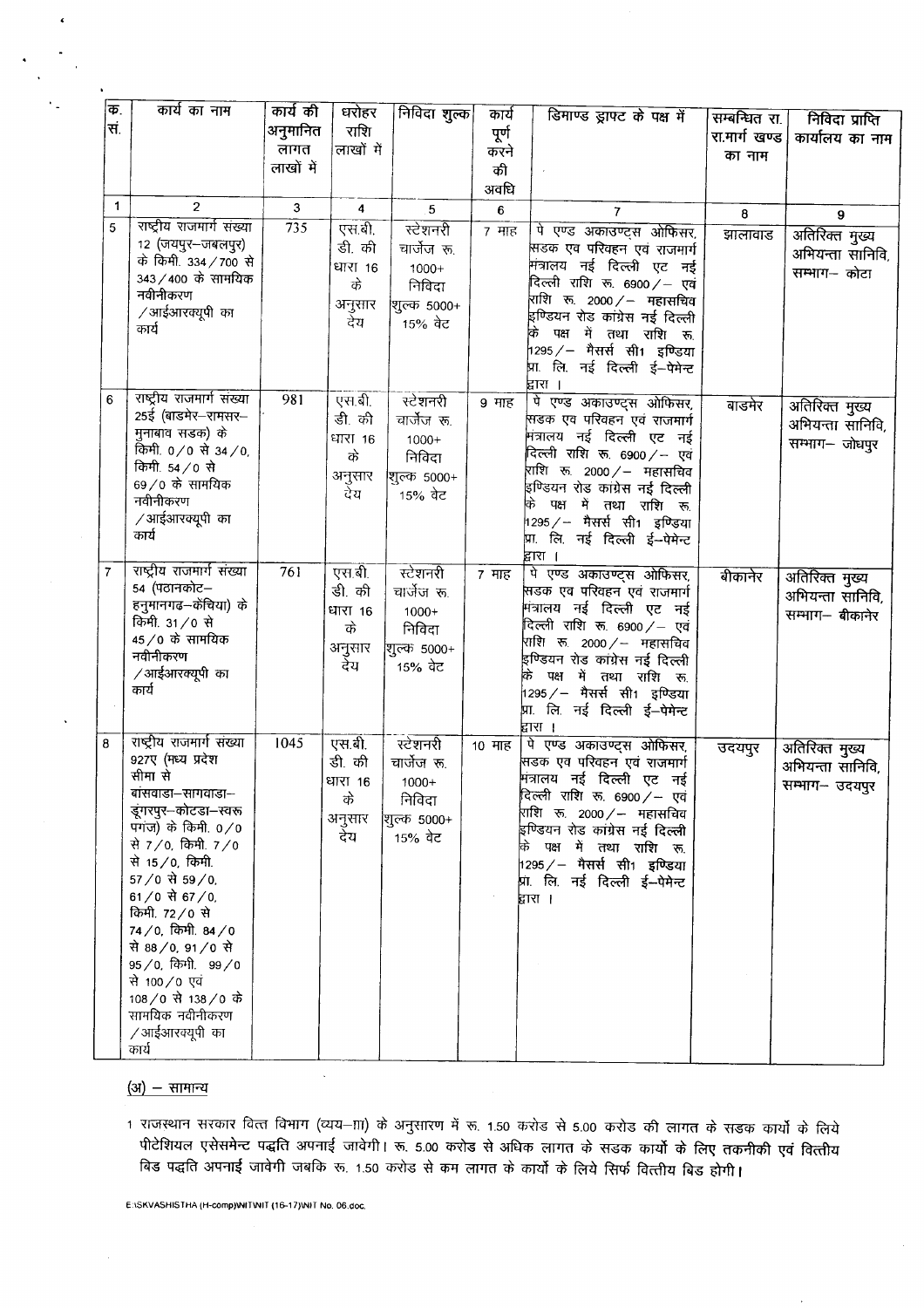- 2. निविदा देने की शर्ते एवं अन्य विवरण किसी भी कार्य दिवस को कार्यालय समय में सम्बन्धित कार्यालय में देखे जा सकते हैं।
- 3. किसी निविदा को स्वीकार करने एवं बिना कारण बताये निरस्त करने के समस्त अधिकार सक्षम अधिकारी के पास सुरक्षित है। आर.पी.डब्ल्यू.ए.-100 की समस्त शर्ते मान्य होगी।

#### $(d)$  – बिडींग डाकूमेन्ट

- 1. निविदा प्रपत्र को इन्टरनेट साइट **"https://morth.eproc.in"** से दिनांक 01.08.2016 को प्रातः 10 बजे से दिनांक 09.09.2016 को सांय 6.00 बजे तक डाउनलोड (download) कर सकते है।
- 2. (अ) निविदा प्रपत्र इलेक्ट्रोनिक फॉरमेट में बेव साइट "https://morth.eproc.in" पर निम्नानुसार दिनांक 13.09. 2016 को प्रातः 11.00 बजे तक जमा कराये जा सकते हैं एवं प्राप्त निविदायें, इलेक्ट्रोनिक फॉरमेट में बेव साइट "https://morth.eproc.in" पर, संबंधित अतिरिक्त मुख्य अभियन्ता कार्यालय में उपस्थित निविदादाताओं या उनके प्रतिनिधियों के समक्ष दिनांक 13.09.2016 को सांय 04.00 बजे खोली जायेगी।

यदि किसी कारणवश उस दिन अवकाश रहता है तो अगले दिन उसी समय व उसी स्थान पर निविदायें खोली जायेगी ।

(ब) निविदा की समस्त प्रक्रिया ऑन लाइन होगी ।

(स) प्रीबिड मिटिंग का आयोजन संबंधित अतिरिक्त मुख्य अभियन्ता सार्वजनिक निर्माण विभाग के कार्यालय में दिनांक 26.08.2016 को प्रातः 11.00 बजे किया जायेगा। यदि किसी कारणवश उस दिन अवकाश रहता है तो अगले कार्य दिवस उसी समय व उसी स्थान पर प्री–बिड मिटिंग आयोजित की जावेगी। जिसमें निविदा की धारा 9.2 के अन्तर्गत दर्शाये अनुसार विभिन्न मुद्दों एवं प्रश्नों के उत्तर दिये जावेंगे। साथ ही बेवसाईट पर भी अपनी क्वेरिज दि. 26.08.2016 को प्रातः 11.00 बजे तक भेज सकते है।

(द)तकनीकी निविदा में सफल निविदाताओं के वित्तीय निविदा प्रपत्र इलेक्ट्रोनिक फारमेट में बेवसाईट "https://morth.eproc.in" पर संबंधित अतिरिक्त मुख्य अभियन्ता कार्यालय में खोली जायेगी। जिसके लिए समय एवं दिनांक सफल निविदा दाताओं को संबंधित अतिरिक्त मुख्य अभियन्ता द्वारा सूचित कर दिया जाएगा।

3 निविदा प्रपत्र को वेबसाईट "https://morth.eproc.in" पर देखा जा सकता है। निविदा प्रपत्र में निविदाकर्ता के लिए योग्यता सूचना तथा निविदाकर्ता की पात्रता, प्लान, स्पेसिफिकेशन, ड्राइंग विभिन्न कार्यों की मात्रा एवं दरों का विवरण, नियम, शर्तें एवं अन्य विवरण वर्णित है।

~FclC:IC;I(j1 <sup>~</sup> <sup>~</sup> em '51\3'""1('11'5 download CJR <sup>~</sup> *t* <sup>I</sup> ~FclC:IC;I(j1 *&m <sup>~</sup> <sup>~</sup> <sup>~</sup> <sup>~</sup>* 3lTO *ct <sup>~</sup>* निविदा शल्क डिमाण्ड ड्राफ्ट के रूप में कॉलम संख्या 8 में वर्णित सम्बन्धित कार्यालय अधिशाषी अभियन्ता सा.नि.वि. रा.रा. मार्ग खण्ड में निविदा खोलने की तिथि तक जमा कराना आवश्यक है।

निविदा प्रपत्र के साथ निविदा खोलने की तिथि तक उपरोक्त सारणी के कॉलम संख्या 4 में दर्शायी गयी धरोहर राशि कार्य संख्या एक से आठ के लिये कॉलम संख्या 8 में वर्णित सम्बन्धित कार्यालय अधिशाषी अभियन्ता सा.नि.वि. रा.रा.मार्ग खण्ड में निविदा खोलने की तिथि तक जगा कराना आवश्यक है। धरोहर राशि निविदा प्रपत्र में दर्शाई गई किसी भी विधि से मान्य होगी एवं इसकी वैद्यता निविदा स्वीकृति की वैद्यता तिथि से पैतालीस (45) दिन अधिक होगी।

#### 5. ई-टेन्डरिंग के लिये निविदा दाता हेतू निर्देश

- अ. सभी निविदाओं को तृतीय श्रेणी का डिजिटल हस्ताक्षर प्रमाण पत्र देना होगा (जो कि बिड में जिस व्यक्ति का नाम होगा वह हस्ताक्षर करेगा) जो लाईसेन्सधारी से सत्यापित होगा। (लाईसेन्स धारी सीएएस की लिस्ट "http://www.ccagov. in" पर देखा जा सकता है।)
- ब. ई-टेण्डरिंग में भाग लेने वाले निविदाओं को अपनी फर्म का रजिस्ट्रेशन **"https://morth.eproc.in"** पर रजिस्टर करवाना होगा। जिसका यूजर आई.डी. एवं पासवर्ड का वार्षिक शुल्क रू. 2247 / - (सभी कर सहित) मैसर्स सी-1 इण्डिया प्राईवेट लि. नई दिल्ली के नाम केडिट कार्ड /डेबिट कार्ड (मास्टर कार्ड व विजा कार्ड मात्र) से ई-भुगतान किया जा सकेगा। जिसकी वैधता अवधि रजिस्टेशन ऑन लाईन करने से एक वर्ष होगी।
- स. ई—टेण्डर की सभी पूर्ण निविदायें सडक परिवहन एवं राजमार्ग मंत्रालय की बेवसाईड "https://morth.nic.in" दिनांक 01.08.2016 को प्रातः 10 बजे से दिनांक 09.09.2016 को सांय 6.00 बजे तक निःशुल्क देखी जा सकती हैं।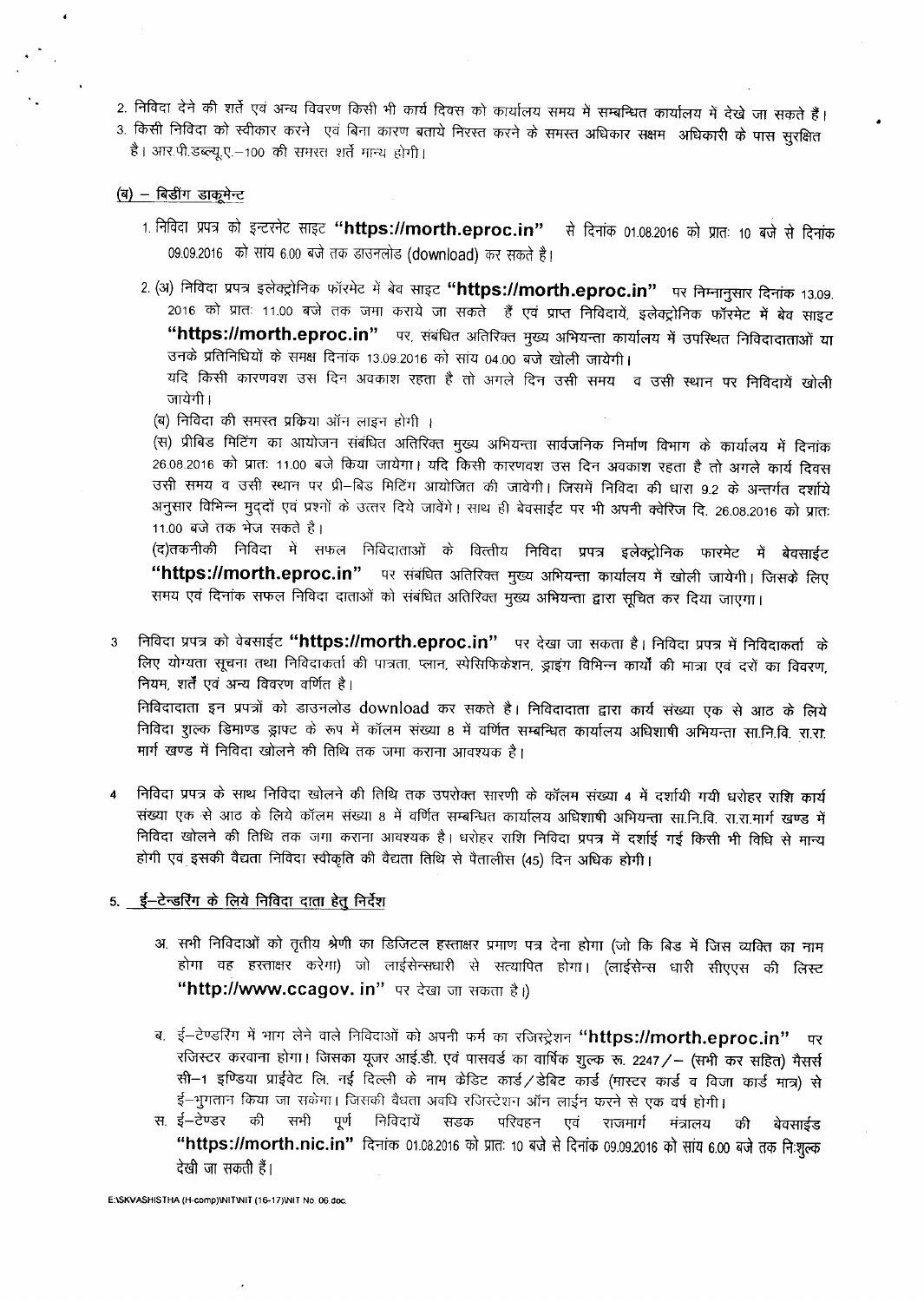- द. ई—टेण्डरिंग में भाग लेने वाले सभी निविदाता को प्रार्थना पत्र प्रोसेसिंग फीस के लिए आमंत्रित कार्यो की सूची के कॉलम नं. 7 के अनुसार मैसर्स सी--1 इण्डिया प्राईवेट लि. के पक्ष मे ई--भुगतान कराना होगा।
- य. ई—टेण्डर निविदायें सडक परिवहन एवं राजमार्ग मंत्रालय की बेवसाईड **"https://morth.eproc.in" पर** दिनांक 01.08.2016 को प्रातः 10 बजे से दिनांक 09.09.2016 को सांय 6.00 बजे तक निःशुल्क देखी जा सकती हैं।

<u>निम्नलिखित बातें ध्यान देने योग्य है</u>:--

- (अ) बिड जमा कराने के दिनांक से कम से कम एक महीने तक रजिस्ट्रेशन मान्य होना चाहिये।
- (ब) रजिस्ट्रेशन मान्य होने के अवधि के दौरान ही बिड जमा कराना चाहिये।
- (स) बिड डौक्यूमेन्ट के सम्बन्ध में संशोधन / स्पष्टींकरण मौर्थ के ई—टेण्डर पोर्टल **https://morth.eproc.in** पर देखा जा सकता है।
- (द) यदि फर्म / संयुक्त उपक्रम मौर्थ के ई—टेण्डर पोर्टल **https://morth.eproc.in** पर पहले से ही पंजीकृत हो एवं पंजीकरण की अवधि समाप्त नहीं हुई हो तो फर्म*/* संयुक्त उपक्रम को नया पंजीकरण कराने की आवश्यकता नहीं है।
- 6. निविदा सूचना इटरनेट साइट **"https://morth.eproc.in"** पर उपलब्ध है ।<br>7. अन्य विवरण निविदा प्रपत्रों में उपलब्ध हैं।
- अन्य विवरण निविदा प्रपत्रों में उपलब्ध हैं।

-

(शिवृ व्रहर्श शर्मा) मुख्य अभियन्ता (एनएच) सा0नि0वि0, राज0, जयपुर

क्रमांकः– अधी अभि / एन.एच. / निविदा / 2016-17 / 42 / डी- 810 <sup>21.07.2016</sup> 21.07.2016

प्रतिलिपि निम्न को सूचनार्थ एवं आवश्यक कार्यवाही हेतु प्रेषित हैं :--

- 1. प्रमुख शासन सचिव सा0नि0वि0, राज0,जयपुर।
- 2. शासन सचिव सा0नि0वि0, राज0,जयपुर ।
- 3. : मुख्य अभियंता, सा0नि0विभाग,राज0,जयपुर / मुख्य अभियंता(भवन),मुख्य अभियंता(पी.एम.जी.एस.वाई.), मुख्य अभियंता(एस. एस.), सा0नि0वि0, राज0, जयपुर ।
- 4. जितिरिक्त मुख्य अभियन्ता, सा0नि0वि, जोन–ा, जयपुर–ाा,/अजमेर/उदयपुर/जोधपुर/कोटा/बीकानेर/भरतपुर।
- 5. ~1ffUl 3lfi1mrr. "fTToPlofcto.~ <sup>~</sup> ¥ (WffiJ -mttmr) <sup>I</sup>
- 6. अधीक्षण अभियन्ता (रा.रा.) / सी.ए.ओ. (रा.रा.) / प्रशासनिक अधिकारी (वर्क्स) / मुख्य अभियंता कार्यालय, राजस्थान जयपुर।
- 7. ~ ~. "fTToPlofcto.~ ~ ~ (WffiJ ~) I
- 8. अध्यक्ष, जयपुर बिल्डर्स एसोसिएशन, सार्वजनिक निर्माण विभाग परिसर, जयपुर।
- 9. ए0सी0पी0, कार्यालय मुख्य अभियंता. सा0नि0विभाग,राज0,जयपुर को निविदा अपलोड करने हेतु।

(शिव लहरी शमु्री मुख्य अभियन्ता (एनएच) सा0नि0यि0, राज0, जयपुर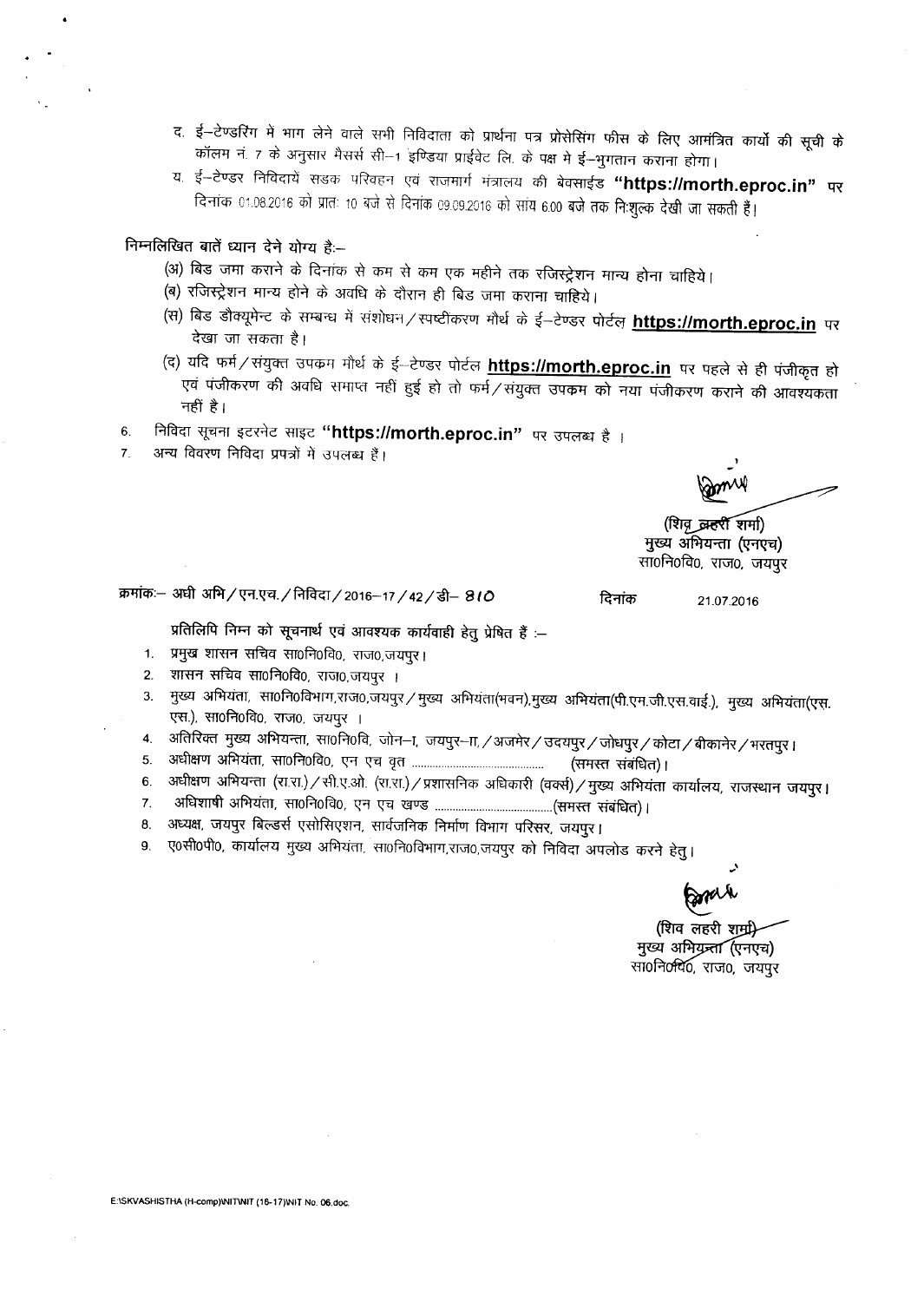# GOVERNMENT OF RAJASTHAN NATIONAL HIGHWAY PROJECT INVITATIONS FOR BIDS (IFB) NATIONAL COMPETITIVE BIDDING

BID No. - 06/2016-17/D- 8(0<sup>o</sup> Date 21.07.2016

·.

## NIT No. 06 (2016·17)

The Chief Engineer (NH), PWD, Rajasthan, Jaipur on behalf of Governor of Rajasthan, invites online bid for e-tendering process from Competent Class/category Contractors registered in Public Works Department and equivalent Class/category Contractors registered in Central/State Governments and their undertakings/Central Public Works Department/Post and Telegraph Department/Railway etc. for the construction of work at S.No. 1 to 8 including defect liability period mentioned in tender documents.

TABLE

| Sr<br>No.      | Name of Work                                                                                         | Approxim<br>ate Value<br>of Work<br>(Rs.<br>in Lacs) | *Bid<br><b>Security</b><br>(Rs.<br>in Lacs) | Cost of<br>Document<br>(Rs.)                                                                | Period of | <b>Tender Cost DD in</b><br>Completion favour of and payable at                                                                                                                                                                                                                                                                                                       | Name of<br>Concerned<br>NH Dn. | Office for receipt<br>of tender               |
|----------------|------------------------------------------------------------------------------------------------------|------------------------------------------------------|---------------------------------------------|---------------------------------------------------------------------------------------------|-----------|-----------------------------------------------------------------------------------------------------------------------------------------------------------------------------------------------------------------------------------------------------------------------------------------------------------------------------------------------------------------------|--------------------------------|-----------------------------------------------|
| 1              | $\overline{2}$                                                                                       | $\overline{\mathbf{3}}$                              | $\frac{1}{4}$                               | $\overline{5}$                                                                              | 6         | $\overline{7}$                                                                                                                                                                                                                                                                                                                                                        | 8                              | 9                                             |
| I.             | PR/IRQP in km<br>3/400 to 25/800 on<br>Fatehpur-<br>Jhunjhunu via<br>Mandawa on NH-<br>$\mathbf{11}$ | 863                                                  | As per<br>Clause<br>$16$ of<br><b>SBD</b>   | Stationery<br>Charges<br>Rs.<br>$1000.00 +$<br>tender<br>cost Rs.<br>5000.00<br>$+15%$ Vat  | 9 Months  | Rs. 6900/- In favour of<br>Pay & Accounts Officer.<br>Ministry<br>of<br>Road<br>Transport and Highway<br>Payable at New Delhi<br>and Rs. 2000/7 DD in<br>Secretary<br>favour<br>of<br>Indian<br>General<br>Road<br>Congress New<br>Delhi<br>payable at New Delhi<br>and Rs. 1295/- in favour<br>of M/s C1 India Pvt.<br>Ltd., New Delhi through<br>e-payment gateway. | Churu                          | Addl. Chief<br>Engineer, PWD,<br>Zone-Bikaner |
| $\overline{2}$ | PR/IROP in km<br>318/0 to 326/0 on<br>Jaipur-Jabalpur on<br>NH-12                                    | 676                                                  | As per<br>Clause<br>$16$ of<br><b>SBD</b>   | Stationery<br>Charges<br>Rs.<br>$1000.00 +$<br>tender<br>cost Rs.<br>5000.00<br>$+15%$ Vat  | 7 Months  | Rs. 6900/- In favour of<br>Pay & Accounts Officer.<br>Ministry<br>of<br>Road<br>Transport and Highway<br>Payable at New Delhi<br>and Rs. 2000/7 DD in<br>of<br>Secretary<br>favour<br>General<br>Indian<br>Road<br>Congress New<br>Delhi<br>payable at New Delhi<br>and Rs. 1295/- in favour<br>of M/s C1 India Pvt.<br>Ltd., New Delhi through<br>e-payment gateway. | Kota                           | Addl. Chief<br>Engineer, PWD,<br>Zone-Kota    |
| 3              | PR/IRQP in km<br>69/0 to 127/0 on<br>Barmer-Ramsar-<br>Munavo road on<br><b>NH-25E</b>               | 774                                                  | As per<br>Clause<br>$16$ of<br>SBD          | Stationery<br>Charges<br>Rs.<br>$1000.00 +$<br>tender<br>cost Rs.<br>5000.00<br>$+15\%$ Vat | 7 Months  | Rs. 6900/- In favour of<br>Pay & Accounts Officer,<br>Ministry<br>of<br>Road<br>Transport and Highway<br>Payable at New Delhi<br>and Rs. 2000/7 DD in<br>favour<br>of<br>Secretary<br>General Indian<br>Road<br>Congress New<br>Delhi<br>payable at New Delhi<br>and Rs. 1295/- in favour<br>of M/s C1 India Pvt.<br>Ltd., New Delhi through<br>e-payment gateway.    | Barmer                         | Addl. Chief<br>Engineer, PWD,<br>Zone-Jodhpur |

E:ISKVASHISTHA (H-comp)INIT\NIT (16-17)INIT No. 06.doc.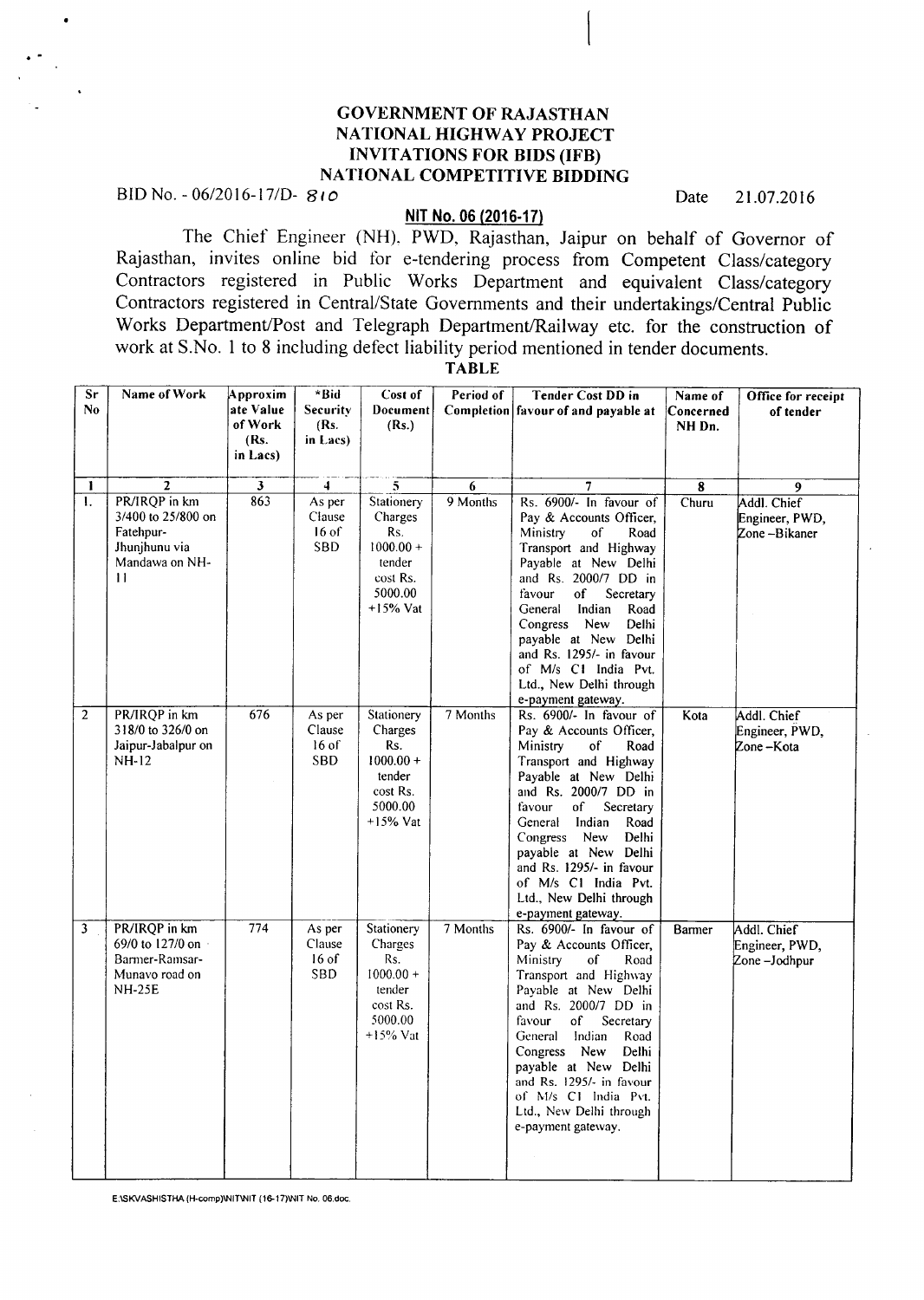| Sr<br>No     | Name of Work                     | Approxim<br>ate Value | *Bid<br><b>Security</b> | Cost of<br>Document     | Period of | Tender Cost DD in<br>Completion favour of and payable at | Name of<br>Concerned | Office for receipt<br>of tender |
|--------------|----------------------------------|-----------------------|-------------------------|-------------------------|-----------|----------------------------------------------------------|----------------------|---------------------------------|
|              |                                  | of Work               | (Rs.                    | (Rs.)                   |           |                                                          | NH Dn.               |                                 |
|              |                                  | (Rs.<br>in Lacs)      | in Lacs)                |                         |           |                                                          |                      |                                 |
| $\mathbf{I}$ | $\overline{2}$                   | $\mathbf{3}$          | $\overline{\mathbf{4}}$ | $\overline{\mathbf{5}}$ | 6         | 7                                                        | 8                    | 9                               |
| 4            | PR/IRQP in km                    | 651                   | As per                  | Stationery              | 7 Months  | Rs. 6900/- In favour of                                  | <b>Bikaner</b>       | Addl. Chief                     |
|              | 45/0 to 57/0 on                  |                       | Clause                  | Charges                 |           | Pay & Accounts Officer,                                  |                      | Engineer, PWD,                  |
|              | Pathankot-<br>Hanumangarh-       |                       | $16$ of<br><b>SBD</b>   | Rs.                     |           | Ministry<br>of<br>Road                                   |                      | Zone-Bikaner                    |
|              | Kenchiya road on                 |                       |                         | $1000.00 +$<br>tender   |           | Transport and Highway<br>Payable at New Delhi            |                      |                                 |
|              | NH-54                            |                       |                         | cost Rs.                |           | and Rs. 2000/7 DD in                                     |                      |                                 |
|              |                                  |                       |                         | 5000.00                 |           | favour<br>of<br>Secretary                                |                      |                                 |
|              |                                  |                       |                         | $+15%$ Vat              |           | General<br>Indian<br>Road                                |                      |                                 |
|              |                                  |                       |                         |                         |           | Congress<br>New<br>Delhi<br>payable at New Delhi         |                      |                                 |
|              |                                  |                       |                         |                         |           | and Rs. 1295/- in favour                                 |                      |                                 |
|              |                                  |                       |                         |                         |           | of M/s C1 India Pvt.                                     |                      |                                 |
|              |                                  |                       |                         |                         |           | Ltd., New Delhi through                                  |                      |                                 |
| 5            | PR/IRQP in km                    | 735                   | As per                  | Stationery              | 7 Months  | e-payment gateway.<br>Rs. 6900/- In favour of            | Jhalawar             | Addl. Chief                     |
|              | 334/700 to                       |                       | Clause                  | Charges                 |           | Pay & Accounts Officer,                                  |                      | Engineer, PWD,                  |
|              | 343/400 on Jaipur-               |                       | $16$ of                 | Rs.                     |           | Ministry<br>of<br>Road                                   |                      | Zone-Kota                       |
|              | Jabalpur on NH-12                |                       | <b>SBD</b>              | $1000.00 +$             |           | Transport and Highway                                    |                      |                                 |
|              |                                  |                       |                         | tender<br>cost Rs.      |           | Payable at New Delhi<br>and Rs. 2000/7 DD in             |                      |                                 |
|              |                                  |                       |                         | 5000.00                 |           | favour<br>Secretary<br>of                                |                      |                                 |
|              |                                  |                       |                         | $+15%$ Vat              |           | General<br>Indian<br>Road                                |                      |                                 |
|              |                                  |                       |                         |                         |           | Congress<br>New<br>Delhi                                 |                      |                                 |
|              |                                  |                       |                         |                         |           | payable at New Delhi<br>and Rs. 1295/- in favour         |                      |                                 |
|              |                                  |                       |                         |                         |           | of M/s C1 India Pvt.                                     |                      |                                 |
|              |                                  |                       |                         |                         |           | Ltd., New Delhi through                                  |                      |                                 |
| 6            | PR/IRQP in km                    | 981                   | As per                  |                         | 9 Months  | e-payment gateway.                                       |                      |                                 |
|              | 0/0 to 34/0, 54/0 to             |                       | Clause                  | Stationery<br>Charges   |           | Rs. 6900/- In favour of<br>Pay & Accounts Officer,       | <b>Barmer</b>        | Addl. Chief<br>Engineer, PWD,   |
|              | 69/0 on Barmer-                  |                       | $16$ of                 | Rs.                     |           | Ministry<br>of<br>Road                                   |                      | Zone-Jodhpur                    |
|              | Ramsar-Munavo<br>road on NH-25E  |                       | <b>SBD</b>              | $1000.00 +$             |           | Transport and Highway                                    |                      |                                 |
|              |                                  |                       |                         | tender<br>cost Rs.      |           | Payable at New Delhi<br>and Rs. 2000/7 DD in             |                      |                                 |
|              |                                  |                       |                         | 5000.00                 |           | favour<br>Secretary<br>оf                                |                      |                                 |
|              |                                  |                       |                         | $+15%$ Vat              |           | General<br>Indian<br>Road                                |                      |                                 |
|              |                                  |                       |                         |                         |           | Congress<br>New<br>Delhi                                 |                      |                                 |
|              |                                  |                       |                         |                         |           | payable at New Delhi<br>and Rs. 1295/- in favour         |                      |                                 |
|              |                                  |                       |                         |                         |           | of M/s C1 India Pvt.                                     |                      |                                 |
|              |                                  |                       |                         |                         |           | Ltd., New Delhi through                                  |                      |                                 |
| 7            | PR/IRQP in km                    | 761                   | As per                  | Stationery              | 7 Months  | e-payment gateway.<br>Rs. 6900/- In favour of            | <b>Bikaner</b>       | Addl. Chief                     |
|              | 31/0 to 45/0 on                  |                       | Clause                  | Charges                 |           | Pay & Accounts Officer,                                  |                      | Engineer, PWD,                  |
|              | Pathankot-                       |                       | $16$ of                 | Rs.                     |           | Ministry<br><sub>of</sub><br>Road                        |                      | Zone-Bikaner                    |
|              | Hanumangarh-                     |                       | <b>SBD</b>              | $1000.00 +$             |           | Transport and Highway                                    |                      |                                 |
|              | Kenchiya road on<br><b>NH-54</b> |                       |                         | tender<br>cost Rs.      |           | Payable at New Delhi<br>and Rs. 2000/7 DD in             |                      |                                 |
|              |                                  |                       |                         | 5000.00                 |           | favour<br>of<br>Secretary                                |                      |                                 |
|              |                                  |                       |                         | $+15%$ Vat              |           | General<br>Indian<br>Road                                |                      |                                 |
|              |                                  |                       |                         |                         |           | Congress New<br>Delhi                                    |                      |                                 |
|              |                                  |                       |                         |                         |           | payable at New Delhi<br>and Rs. 1295/- in favour         |                      |                                 |
|              |                                  |                       |                         |                         |           | of M/s C1 India Pvt.                                     |                      |                                 |
|              |                                  |                       |                         |                         |           | Ltd., New Delhi through                                  |                      |                                 |
|              |                                  |                       |                         |                         |           | e-payment gateway.                                       |                      |                                 |
|              |                                  |                       |                         |                         |           |                                                          |                      |                                 |
|              |                                  |                       |                         |                         |           |                                                          |                      |                                 |
|              |                                  |                       |                         |                         |           |                                                          |                      |                                 |
|              |                                  |                       |                         |                         |           |                                                          |                      |                                 |
|              |                                  |                       |                         |                         |           |                                                          |                      |                                 |

 $\sim$ 

E:ISKVASHISTHA (H-comp)\NIT\NIT (16-17)\NIT No. 06.doc.

 $\cdot$ 

•

.-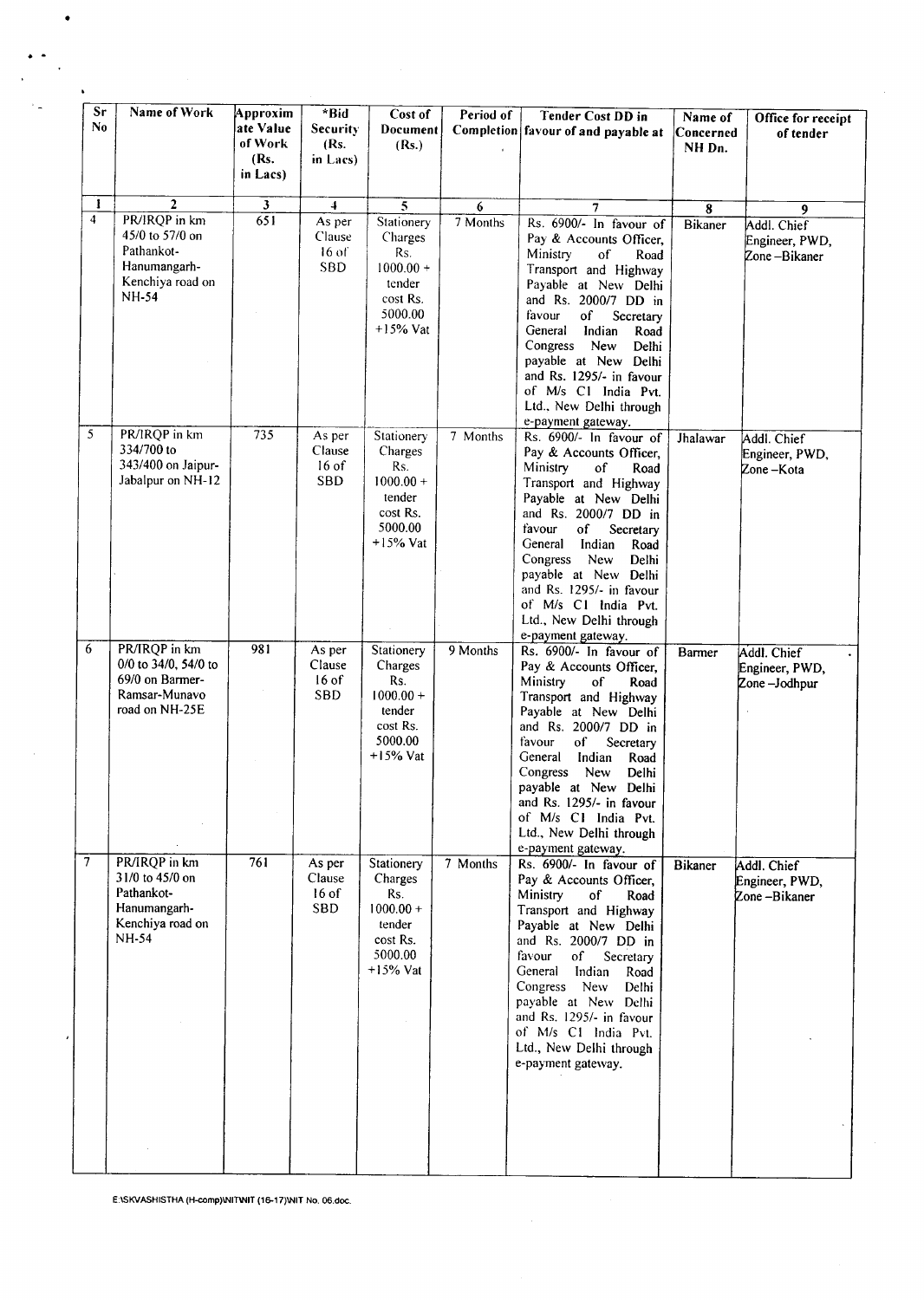| Sr<br>No | Name of Work                                                                                                                                                                                                                                                                              | Approxim<br>ate Value<br>of Work<br>(Rs.<br>in Lacs) | *Bid<br><b>Security</b><br>(Rs.<br>in Lacs) | Cost of<br>Document<br>(Rs.)                                                                | Period of | Tender Cost DD in<br>Completion favour of and payable at                                                                                                                                                                                                                                                                                                                        | Name of<br>Concerned<br>NH Dn. | Office for receipt<br>of tender               |
|----------|-------------------------------------------------------------------------------------------------------------------------------------------------------------------------------------------------------------------------------------------------------------------------------------------|------------------------------------------------------|---------------------------------------------|---------------------------------------------------------------------------------------------|-----------|---------------------------------------------------------------------------------------------------------------------------------------------------------------------------------------------------------------------------------------------------------------------------------------------------------------------------------------------------------------------------------|--------------------------------|-----------------------------------------------|
|          | $\overline{2}$                                                                                                                                                                                                                                                                            | 3                                                    |                                             | 5.                                                                                          | 6         |                                                                                                                                                                                                                                                                                                                                                                                 | 8                              | 9                                             |
| 8        | PR/IRQP in km<br>$0/0$ to $7/0$ , $7/0$ to<br>$15/0$ , km $57/0$ to<br>59/0, 61/0 to 67/0.<br>km 72/0 to 74/0.<br>84/0 to 88/0, 91/0<br>to 95/0, 99/0 to<br>100/0 and 108/0 to<br>138/0 on MP<br>Border to<br>Banswara-<br>Sagwara-<br>Dungarpur-Kotra-<br>Swaroopganj road<br>on NH-927A | 1045                                                 | As per<br>Clause<br>$16$ of<br><b>SBD</b>   | Stationery<br>Charges<br>Rs.<br>$1000.00 +$<br>tender<br>cost Rs.<br>5000.00<br>$+15\%$ Vat | 10 Months | Rs. 6900/- In favour of<br>Pay & Accounts Officer,<br>Ministry<br>of<br>Road<br>Transport and Highway<br>Payable at New Delhi<br>and Rs. 2000/7 DD in<br>favour<br>of<br>Secretary<br>General<br>Indian<br>Road<br>Congress<br><b>New</b><br>Delhi<br>payable at New Delhi<br>and Rs. 1295/- in favour<br>of M/s C1 India Pvt.<br>Ltd., New Delhi through<br>e-payment gateway. | Udaipur                        | Addl. Chief<br>Engineer, PWD,<br>Zone-Udaipur |

#### (A) : General

I. In concurrence of Finance Department (Exp.lll) Government of Rajasthan, system of potential bids shall be adopted for Road works costing Rs. 1.50 crores to Rs. 5.00 crores. For Works costing more than Rs 5.00 crores, system of Technical Bids & Financial Bids shall be adopted, while for works costing less than Rs1.50crore, there will only be Financial Bid.

- 2. The terms, conditions and other details of tender may be seen on any working day during working hours in the concerned office.
- 3. The Competent Authority reserves the right to accept or reject any tender without assigning any reason. All terms and conditions of R.P.W.A.-100 shall be acceptable.

#### (B): Bidding Documents.

- Bidding documents can be downloaded from internet website "https://morth.eproc.in" from 10:00 AM on 01.08.2016 to 6:00 PM on 09.09.2016.
- 2. (a) Bids must be deposited online in electronic format on website **https://morth.eproc.in** up to 11.00 hrs on 13.09.2016. the technical bids as received will be opened at 16.00 hrs in the presence of the bidders who wish to attend, on 13.09.2016.

If the office happens to be closed on the date of opening of the bids as specified, the bid will be opened on the next working day at the same time and venue.

2(b) Total bidding process will be online.

2(c) A pre bid meeting will be held on 26.08.2016 at 11.00 Hours in the office of the Addl. Chief Engineer, PWD Zone concerned as per column 8 to clarify the issue and to answer questions on any matter that may be raised at that stage as stated in Clause 9.2 of "Instructions to Bidders" of the bidding document. If the office happens to be closed on the date of pre bid meeting as specified, the pre bid meeting will be held on the next working day at the same time and venue. The queries can be sent on website also upto 11.00AM on 26.08.20 I6.

2(d) Financial bids of successful bidders in technical bids will be opened on website "https://morth.eproc.in" in the office of concerned Addl. Chief Engineer. The time and date of opening will be communicated to concerned bidder by ACE.

3. Bid document can be seen at website "https://morth.eproc.in" Bid documents contain qualifying criterion for bidders, plan, specification, drawing, Bill of Quantities, rules, conditions and other details.

Bidders can download these documents. Bidders must deposit the cost of document in demand draft in favour of Concerned Executive Engineer, PWD, NH On mentioned in Column No.8 of above Table before date of bid opening.